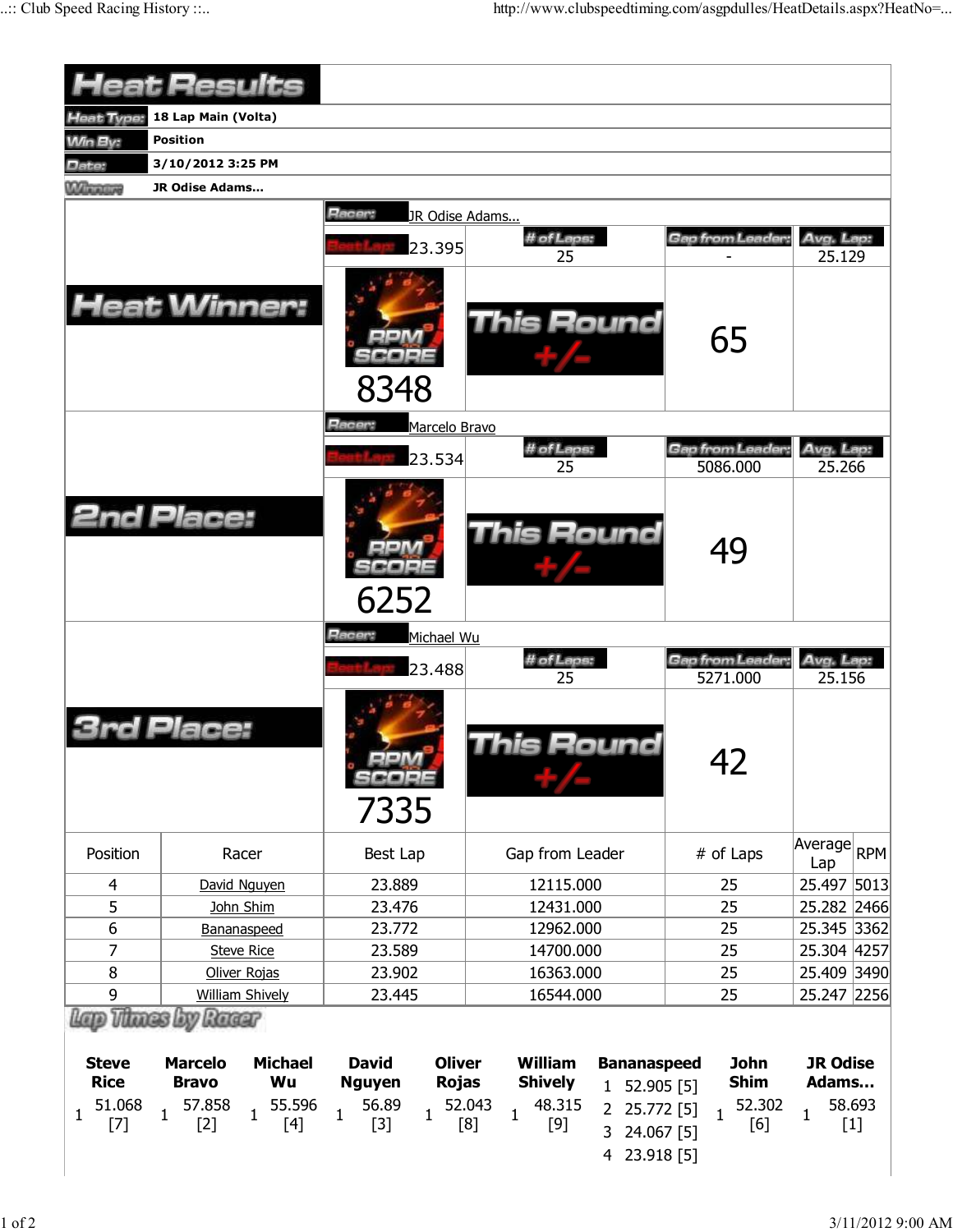|                | <b>Steve</b><br><b>Rice</b>                                                                                                                                                                                                                                                                                                                                                                                                                                                                                                                                           |    | <b>Marcelo</b><br><b>Bravo</b> |  |                                          |                 |                                                                       |    | <b>Michael</b><br>Wu       |                 | <b>David</b><br><b>Nguyen</b> |          | <b>Oliver</b><br><b>Rojas</b>  |    | <b>William</b><br><b>Shively</b> |        |                           |  | <b>John</b><br><b>Shim</b> |  | <b>JR Odise</b> |
|----------------|-----------------------------------------------------------------------------------------------------------------------------------------------------------------------------------------------------------------------------------------------------------------------------------------------------------------------------------------------------------------------------------------------------------------------------------------------------------------------------------------------------------------------------------------------------------------------|----|--------------------------------|--|------------------------------------------|-----------------|-----------------------------------------------------------------------|----|----------------------------|-----------------|-------------------------------|----------|--------------------------------|----|----------------------------------|--------|---------------------------|--|----------------------------|--|-----------------|
| $\overline{2}$ | 26.568                                                                                                                                                                                                                                                                                                                                                                                                                                                                                                                                                                |    | 25.85                          |  | 2 25.546                                 |                 | 2 25.168                                                              |    | 2 26.064                   |                 | 26.861                        |          |                                |    | 25.998                           |        | Adams                     |  |                            |  |                 |
| 3              | [8]<br>24.25<br>[8]                                                                                                                                                                                                                                                                                                                                                                                                                                                                                                                                                   |    | $[3]$<br>23.772<br>$[3]$       |  | $[4]$<br>3 23.888<br>$[4]$               | 3               | $[2]$<br>23.968<br>$[2]$                                              |    | $[7]$<br>3 24.317<br>$[7]$ | 2<br>3          | $[9]$<br>24.258               |          |                                |    | [6]<br>23.845                    | 2      | 25.236<br>$[1]$<br>23.853 |  |                            |  |                 |
|                | 24.089<br>[8]                                                                                                                                                                                                                                                                                                                                                                                                                                                                                                                                                         |    | 4 24.035<br>$[3]$              |  | 4 23.927<br>[4]                          |                 | 4 23.958<br>$[2]$                                                     |    | 4 24.122<br>$[7]$          | 4               | $[9]$<br>24.12                |          |                                |    | [6]<br>24.037                    | 3      | $[1]$<br>23.732           |  |                            |  |                 |
|                | 5 23.926<br>[8]                                                                                                                                                                                                                                                                                                                                                                                                                                                                                                                                                       |    | 5 24.187<br>$[3]$              |  | 5 23.994<br>[4]                          |                 | 5 24.223<br>$[2]$                                                     | 5. | 24.086<br>$[7]$            | 5               | $[9]$<br>23.797<br>$[9]$      |          |                                | 5  | [6]<br>23.851<br>[6]             | 4<br>5 | $[1]$<br>23.852           |  |                            |  |                 |
|                | 23.959<br>[8]                                                                                                                                                                                                                                                                                                                                                                                                                                                                                                                                                         |    | 24.26<br>$[3]$                 |  | 24.393<br>[4]                            | 6               | 24.278<br>$[2]$                                                       |    | 23.96<br>$[7]$             | 6.              | 24.199<br>$[9]$               |          |                                |    | 24.85<br>[6]                     | 6      | $[1]$<br>23.741           |  |                            |  |                 |
|                | 24.295<br>[8]                                                                                                                                                                                                                                                                                                                                                                                                                                                                                                                                                         |    | 23.957<br>$[3]$                |  | 7 23.858<br>[4]                          |                 | 7 23.986<br>$[2]$                                                     |    | 7 24.063<br>$[7]$          | 7               | 23.865<br>$[9]$               |          | <b>Bananaspeed</b>             |    | 23.697<br>[6]                    | 7      | $[1]$<br>23.615           |  |                            |  |                 |
|                | 8 23.906<br>[8]                                                                                                                                                                                                                                                                                                                                                                                                                                                                                                                                                       |    | 8 24.147<br>$[2]$              |  | 8 24.277<br>$[4]$                        |                 | 8 24.559<br>$[3]$                                                     |    | 8 24.094<br>$[7]$          | 8               | 23.875<br>$[9]$               | 6        | 5 23.872 [5]<br>24.652 [5]     | 8  | 23.714<br>[6]                    | 8      | $[1]$<br>23.769<br>$[1]$  |  |                            |  |                 |
|                | 9 24.153<br>[8]<br>24.043                                                                                                                                                                                                                                                                                                                                                                                                                                                                                                                                             | q  | 24.123<br>$[2]$<br>23.727      |  | 9 24.618<br>$[4]$                        | 9               | 24.542<br>$[3]$<br>23.889                                             | q  | 24.092<br>$[7]$<br>24.746  | 9               | 23.934<br>$[9]$               | $\prime$ | 23.868 [5]<br>8 24.118 [5]     |    | 24.745<br>[6]                    | q      | 23.929<br>$[1]$           |  |                            |  |                 |
| 10             | $[7]$<br>23.687                                                                                                                                                                                                                                                                                                                                                                                                                                                                                                                                                       | 10 | $[2]$<br>23.733                |  | 10 23.872<br>$[4]$<br>$11^{23.895}$      | 10 <sup>1</sup> | $[3]$<br>23.943                                                       | 10 | [8]<br>24.456              | 10              | 24.393<br>$[9]$               | 10       | 9 24.557 [5]<br>$23.8$ [5]     | 10 | 23.81<br>$[6]$                   | 10     | 23.808<br>$[1]$           |  |                            |  |                 |
| 11             | $[7]$<br>12 23.721                                                                                                                                                                                                                                                                                                                                                                                                                                                                                                                                                    | 11 | $[2]$<br>12 23.853             |  | $[4]$<br>12 23.779                       | 11              | [3]<br>$12 \t 24.37$                                                  | 11 | [8]<br>12 24.469           | 11              | 24.311<br>$[9]$               |          | 11 23.967 [5]<br>12 23.869 [5] | 11 | 24.012<br>$[6]$                  | 11     | 23.876<br>$[1]$           |  |                            |  |                 |
|                | $[7]$<br>13 24.035                                                                                                                                                                                                                                                                                                                                                                                                                                                                                                                                                    |    | $[2]$<br>13 23.715             |  | $[3]$<br>13 23.575                       | 13              | $[4]$<br>23.922                                                       |    | $[9]$<br>13 24.091         | 12              | 23.651<br>[8]<br>23.846       |          | 13 23.908 [5]<br>14 24.264 [5] | 12 | 23.849<br>[6]<br>24.045          | 12     | 23.639<br>$[1]$           |  |                            |  |                 |
|                | $[7]$<br>14 23.742                                                                                                                                                                                                                                                                                                                                                                                                                                                                                                                                                    |    | $[2]$<br>14 24.044             |  | $[3]$<br>14 23.556                       | 14              | $[4]$<br>24.135                                                       |    | $[9]$<br>14 24.112         | 13              | [8]<br>23.89                  |          | 15 23.966 [5]<br>16 23.996 [5] | 13 | $[6]$<br>24.14                   | 13     | 23.638<br>$[1]$           |  |                            |  |                 |
|                | $[7]$<br>15 23.886                                                                                                                                                                                                                                                                                                                                                                                                                                                                                                                                                    |    | $[2]$<br>15 23.721             |  | $[3]$<br>15 23.784                       | 15              | $[4]$<br>23.91                                                        |    | $[9]$<br>15 23.907         | 14<br>15        | [8]<br>23.63                  |          | 17 23.924 [5]<br>18 24.231 [5] | 14 | [6]<br>15 23.883                 | 15     | 14 23.68 [1]<br>23.533    |  |                            |  |                 |
|                | $[7]$<br>$16\frac{24.698}{5}$<br>[6]                                                                                                                                                                                                                                                                                                                                                                                                                                                                                                                                  |    | $[2]$<br>16 23.656<br>$[2]$    |  | $[3]$<br>$16\frac{23.635}{127}$<br>$[3]$ |                 | $[4]$<br>16 24.068<br>$[4]$                                           |    | [9]<br>16 23.902<br>$[9]$  | 16              | [8]<br>24.151                 |          | 19 23.851 [5]<br>20 24.982 [5] |    | [6]<br>16 24.974                 | 16     | $[1]$<br>23.586<br>$[1]$  |  |                            |  |                 |
|                | [8]                                                                                                                                                                                                                                                                                                                                                                                                                                                                                                                                                                   |    | $^{\sim}$ [2]                  |  | $\frac{1}{2}$ [3]                        |                 | 17 25.594 17 23.706 17 23.599 17 24.023 17 24.207<br>$\mathbf{A}$ [4] |    | <sup>1</sup> ' [9]         |                 | [8]<br>17 24.937              |          | 21 23.772 [5]<br>22 23.864 [5] |    | $[7]$<br>17 24.409 17            |        | 23.467<br>$[1]$           |  |                            |  |                 |
|                | 18 23.804<br>[8]                                                                                                                                                                                                                                                                                                                                                                                                                                                                                                                                                      |    | 18 23.722<br>$[2]$             |  | 18 23.551 18 24.23<br>$[3]$              |                 | [4]                                                                   |    | 18 24.216<br>$[9]$         |                 | $[7]$<br>18 23.546<br>$[7]$   |          | 23 24.035 [5]<br>24 24.982 [6] |    | [6]<br>18 23.527 18<br>[6]       |        | 23.679<br>$[1]$           |  |                            |  |                 |
|                | 19 23.789<br>[8]                                                                                                                                                                                                                                                                                                                                                                                                                                                                                                                                                      |    | 19 23.684<br>$[2]$             |  | 19 23.675<br>$[3]$                       |                 | 19 23.92<br>$[4]$                                                     |    | 19 23.906<br>$[9]$         | 19              | 23.445<br>$[7]$               |          | 25 24.489 [6]                  | 19 | 23.476<br>[6]                    | 19     | 23.629<br>$[1]$           |  |                            |  |                 |
|                | 20 23.589<br>[8]                                                                                                                                                                                                                                                                                                                                                                                                                                                                                                                                                      |    | 20 23.71<br>$[2]$              |  | 20 23.73<br>$[3]$                        |                 | 20 24.481<br>$[4]$                                                    |    | 20 23.932<br>$[9]$         | 20 <sup>2</sup> | 24.205<br>$[7]$               |          |                                | 20 | 24.578<br>[6]                    | 20     | 23.593<br>$[1]$           |  |                            |  |                 |
|                | 21 24.047<br>[8]                                                                                                                                                                                                                                                                                                                                                                                                                                                                                                                                                      |    | 21 23.668<br>$[2]$             |  | 21 23.626<br>$[3]$                       |                 | 21 24.007<br>[4]                                                      |    | 21 24.049<br>$[9]$         | 21              | 23.822<br>$[7]$               |          |                                | 21 | 23.84<br>[6]                     | 21     | 23.598<br>$[1]$           |  |                            |  |                 |
|                | 22 23.858<br>[8]                                                                                                                                                                                                                                                                                                                                                                                                                                                                                                                                                      |    | 22 23.534<br>$[2]$             |  | 22 23.679 22 23.902<br>$[3]$             |                 | $[4]$                                                                 |    | 22 23.968<br>$[9]$         |                 | 22 23.7 [7]<br>24.185         |          |                                |    | 22 23.801<br>[6]                 | 22     | 23.543<br>$[1]$           |  |                            |  |                 |
|                | 23 23.69<br>[8]                                                                                                                                                                                                                                                                                                                                                                                                                                                                                                                                                       |    | 23 23.603<br>$[2]$             |  | $[3]$                                    |                 | 23 $^{23.488}$ 23 $^{24.369}$<br>$[4]$                                |    | 23 24.257<br>$[9]$         | 23              | $[7]$<br>24.366               |          |                                |    | 23 24 [6]<br>24 24.598           | 23     | 23.479<br>$[1]$           |  |                            |  |                 |
|                | 24 24.647<br>[8]                                                                                                                                                                                                                                                                                                                                                                                                                                                                                                                                                      |    | 24 23.545<br>$[2]$             |  | 24 23.861<br>$[3]$                       |                 | 24 24.773<br>$[4]$                                                    |    | 24 23.94<br>$[9]$          | 24              | $[7]$<br>27.87                |          |                                |    | $[5]$<br>25 24.067               | 25     | 24 23.66 [1]<br>23.395    |  |                            |  |                 |
|                | 25 25.549<br>$[7] % \begin{minipage}[b]{0.5\linewidth} \centering \includegraphics[width=\textwidth]{figs/fig_10.pdf} \caption{The 3D (blue) model for the $z$-axis.} \label{fig:3D}% \end{minipage} \vspace{0.05in} \begin{minipage}[b]{0.5\linewidth} \centering \includegraphics[width=\textwidth]{figs/fig_10.pdf} \caption{The 3D (blue) model for the $z$-axis.} \label{fig:3D} \end{minipage} \vspace{0.05in} \begin{minipage}[b]{0.5\linewidth} \centering \includegraphics[width=\textwidth]{figs/fig_10.pdf} \caption{The 3D (blue) model for the $z$-axis$ |    | 25 23.833<br>$[2]$             |  | 25 23.494 25 23.909<br>$[3]$             |                 | [4]                                                                   |    | 25 26.224<br>[8]           | 25              | $[9]$                         |          |                                |    | $[5]$                            |        | $[1]$                     |  |                            |  |                 |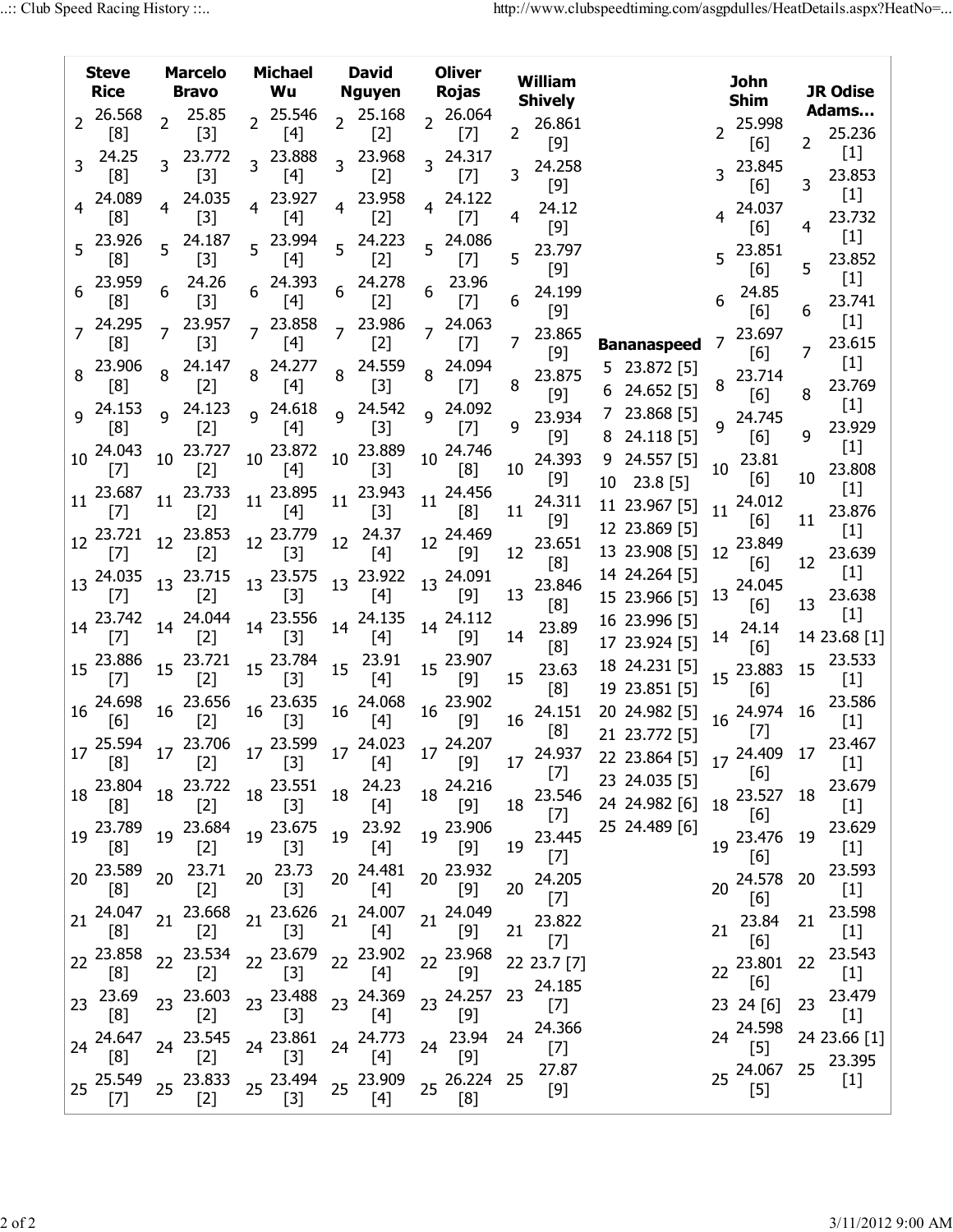|                                                                                                                                                                                                          | <b>Heat Results</b>                                                                                                              |                                                                           |                                                                                                                                             |                                                             |                                                                                                                                                                                                                                                                                                                                                                                                                                                                                                        |
|----------------------------------------------------------------------------------------------------------------------------------------------------------------------------------------------------------|----------------------------------------------------------------------------------------------------------------------------------|---------------------------------------------------------------------------|---------------------------------------------------------------------------------------------------------------------------------------------|-------------------------------------------------------------|--------------------------------------------------------------------------------------------------------------------------------------------------------------------------------------------------------------------------------------------------------------------------------------------------------------------------------------------------------------------------------------------------------------------------------------------------------------------------------------------------------|
| <b>Heat Type:</b>                                                                                                                                                                                        | 18 Lap Main (Volta)                                                                                                              |                                                                           |                                                                                                                                             |                                                             |                                                                                                                                                                                                                                                                                                                                                                                                                                                                                                        |
| <b>Min By:</b>                                                                                                                                                                                           | <b>Position</b>                                                                                                                  |                                                                           |                                                                                                                                             |                                                             |                                                                                                                                                                                                                                                                                                                                                                                                                                                                                                        |
| Date:                                                                                                                                                                                                    | 3/10/2012 3:15 PM                                                                                                                |                                                                           |                                                                                                                                             |                                                             |                                                                                                                                                                                                                                                                                                                                                                                                                                                                                                        |
| <b>Winners</b>                                                                                                                                                                                           | Jr Sandy Pooter                                                                                                                  |                                                                           |                                                                                                                                             |                                                             |                                                                                                                                                                                                                                                                                                                                                                                                                                                                                                        |
|                                                                                                                                                                                                          |                                                                                                                                  | Racer:<br>Jr Sandy Pooter                                                 |                                                                                                                                             |                                                             |                                                                                                                                                                                                                                                                                                                                                                                                                                                                                                        |
|                                                                                                                                                                                                          |                                                                                                                                  |                                                                           | # of Laps:                                                                                                                                  | Gap from Leader                                             | Avg. Lap:                                                                                                                                                                                                                                                                                                                                                                                                                                                                                              |
|                                                                                                                                                                                                          |                                                                                                                                  | 23.68                                                                     | 25                                                                                                                                          |                                                             | 24.88                                                                                                                                                                                                                                                                                                                                                                                                                                                                                                  |
|                                                                                                                                                                                                          | <b>Heat Winner:</b>                                                                                                              | 5983                                                                      | This Round                                                                                                                                  | 60                                                          |                                                                                                                                                                                                                                                                                                                                                                                                                                                                                                        |
|                                                                                                                                                                                                          |                                                                                                                                  | Racer:<br>Cristobal Rodr                                                  |                                                                                                                                             |                                                             |                                                                                                                                                                                                                                                                                                                                                                                                                                                                                                        |
|                                                                                                                                                                                                          |                                                                                                                                  |                                                                           | # of Laps:                                                                                                                                  | Gap from Leader:                                            | Avg. Lap:                                                                                                                                                                                                                                                                                                                                                                                                                                                                                              |
|                                                                                                                                                                                                          |                                                                                                                                  | 23.475                                                                    | 25                                                                                                                                          | 165.000                                                     | 24.816                                                                                                                                                                                                                                                                                                                                                                                                                                                                                                 |
|                                                                                                                                                                                                          | <b>2nd Place:</b>                                                                                                                | 2996                                                                      | This Round                                                                                                                                  | 54                                                          |                                                                                                                                                                                                                                                                                                                                                                                                                                                                                                        |
|                                                                                                                                                                                                          |                                                                                                                                  | Racer:<br>David Biddle                                                    |                                                                                                                                             |                                                             |                                                                                                                                                                                                                                                                                                                                                                                                                                                                                                        |
|                                                                                                                                                                                                          |                                                                                                                                  | 23.819                                                                    | # of Laps:                                                                                                                                  | Gap from Leader:                                            | Avg. Lap:                                                                                                                                                                                                                                                                                                                                                                                                                                                                                              |
|                                                                                                                                                                                                          | Place:                                                                                                                           | $=$ $\frac{1}{4}$<br>78 a 2<br>1685                                       | 25<br>his Round                                                                                                                             | 5784.000<br>42                                              | 24.924                                                                                                                                                                                                                                                                                                                                                                                                                                                                                                 |
| Position                                                                                                                                                                                                 | Racer                                                                                                                            | Best Lap                                                                  | Gap from Leader                                                                                                                             | # of Laps                                                   | Average RPM<br>Lap                                                                                                                                                                                                                                                                                                                                                                                                                                                                                     |
| 4                                                                                                                                                                                                        | Matthew Anderson                                                                                                                 | 23.633                                                                    | 6153.000                                                                                                                                    | 25                                                          | 24.879 1526                                                                                                                                                                                                                                                                                                                                                                                                                                                                                            |
| 5                                                                                                                                                                                                        | Max Leitschuh                                                                                                                    | 23.841                                                                    | 7941.000                                                                                                                                    | 25                                                          | 25.073 2286                                                                                                                                                                                                                                                                                                                                                                                                                                                                                            |
| 6                                                                                                                                                                                                        | Jordan Wallace                                                                                                                   | 23.803                                                                    | 8241.000                                                                                                                                    | 25                                                          | 24.984 2780                                                                                                                                                                                                                                                                                                                                                                                                                                                                                            |
| 7                                                                                                                                                                                                        | <b>Brent Talley</b>                                                                                                              | 23.832                                                                    | 9306.000                                                                                                                                    | 25                                                          | 1321<br>24.97                                                                                                                                                                                                                                                                                                                                                                                                                                                                                          |
| 8                                                                                                                                                                                                        | <b>Phillip Marquis</b>                                                                                                           | 23.89                                                                     | 9875.000                                                                                                                                    | 25                                                          | 24.945 2294                                                                                                                                                                                                                                                                                                                                                                                                                                                                                            |
| 9                                                                                                                                                                                                        | Robert Orr                                                                                                                       | 24.058                                                                    | 16506.000                                                                                                                                   | 25                                                          | 25.103 2079                                                                                                                                                                                                                                                                                                                                                                                                                                                                                            |
| <b>Jr Sandy</b><br><b>Pooter</b><br>46.695<br>$\mathbf{1}$                                                                                                                                               | <b>Thurs by</b><br>Racer<br><b>Phillip</b><br><b>David</b><br><b>Biddle</b><br><b>Marquis</b><br>41.253<br>43.36<br>$\mathbf{1}$ | <b>Jordan</b><br><b>Wallace</b><br>42.747<br>$\mathbf{1}$<br>$\mathbf{1}$ | <b>Cristobal</b><br><b>Robert</b><br><b>Matthew</b><br>Rodr<br>Orr<br><b>Anderson</b><br>39.053<br>45.566<br>$\overline{1}$<br>$\mathbf{1}$ | <b>Max</b><br>Leitschuh<br>42.494<br>44.562<br>$\mathbf{1}$ | <b>Brent</b><br><b>Talley</b><br>42.054<br>$\mathbf{1}$                                                                                                                                                                                                                                                                                                                                                                                                                                                |
| $[1] % \includegraphics[width=0.9\columnwidth]{figures/fig_10.pdf} \caption{The figure shows the number of times, and the number of times, and the number of times, respectively.} \label{fig:fig:time}$ | 1<br>[8]<br>[4]                                                                                                                  | $[5]$                                                                     | $[2]$<br>$[9]$                                                                                                                              | [6]<br>$[3]$                                                | $[7] \centering% \includegraphics[width=1\textwidth]{images/TransY.pdf} \caption{The first two different values of $d=3$ and $d=4$ (left) and $d=5$ (right) and $d=6$ (right) and $d=6$ (right) and $d=6$ (right) and $d=6$ (right) and $d=6$ (right) and $d=6$ (right) and $d=6$ (right) and $d=6$ (right) and $d=6$ (right) and $d=6$ (right) and $d=6$ (right) and $d=6$ (right) and $d=6$ (right) and $d=6$ (right) and $d=6$ (right) and $d=6$ (right) and $d=6$ (right) and $d=6$ (right) and $$ |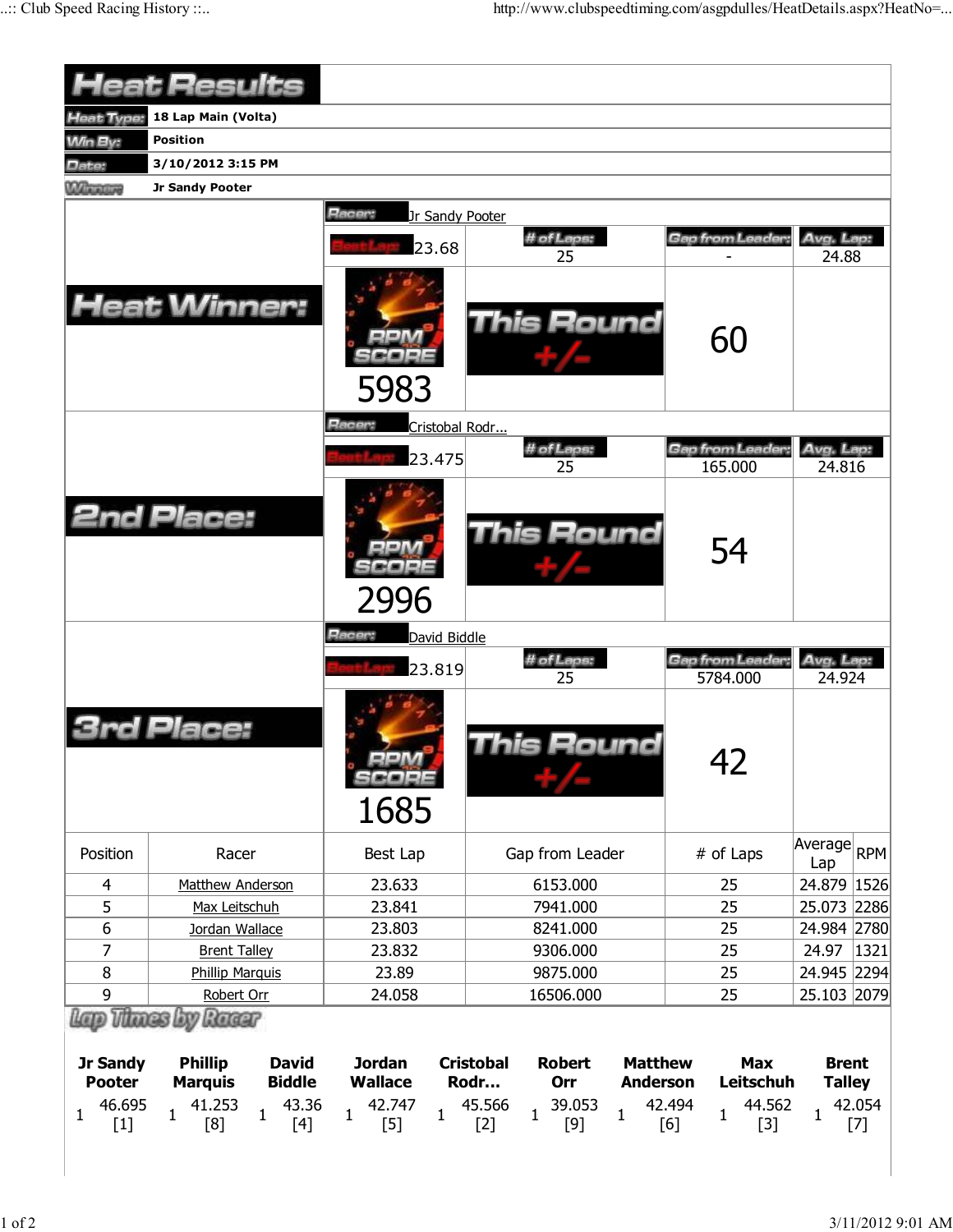|                 | Jr Sandy<br><b>Pooter</b>                                                                                                                                                                                                                                                                                                                                                                                                                                                                                                                                                                                                      |                | <b>Phillip</b><br><b>Marquis</b>                                                                                                                                  |                  | <b>David</b><br><b>Biddle</b> |                | Jordan<br><b>Wallace</b>                                                                                                                                                                                           |                | <b>Cristobal</b>                                                          |                 | <b>Robert</b><br>Orr                                                                                                                                                                                                                                                                                                                                                                         |                | <b>Matthew</b><br><b>Anderson</b>                                                                                                                                                                 |    | Max<br>Leitschuh                                                                                                                                                                                                             |                | <b>Brent</b><br><b>Talley</b>                                                                                                                                                                                                                                                                                      |
|-----------------|--------------------------------------------------------------------------------------------------------------------------------------------------------------------------------------------------------------------------------------------------------------------------------------------------------------------------------------------------------------------------------------------------------------------------------------------------------------------------------------------------------------------------------------------------------------------------------------------------------------------------------|----------------|-------------------------------------------------------------------------------------------------------------------------------------------------------------------|------------------|-------------------------------|----------------|--------------------------------------------------------------------------------------------------------------------------------------------------------------------------------------------------------------------|----------------|---------------------------------------------------------------------------|-----------------|----------------------------------------------------------------------------------------------------------------------------------------------------------------------------------------------------------------------------------------------------------------------------------------------------------------------------------------------------------------------------------------------|----------------|---------------------------------------------------------------------------------------------------------------------------------------------------------------------------------------------------|----|------------------------------------------------------------------------------------------------------------------------------------------------------------------------------------------------------------------------------|----------------|--------------------------------------------------------------------------------------------------------------------------------------------------------------------------------------------------------------------------------------------------------------------------------------------------------------------|
| $\overline{2}$  | 25.447<br>$[1]$                                                                                                                                                                                                                                                                                                                                                                                                                                                                                                                                                                                                                | $\overline{2}$ | 26.845<br>[8]                                                                                                                                                     |                  | 2 26.082<br>[4]               | 2 <sup>1</sup> | 26.423<br>$[5] % \includegraphics[width=0.9\columnwidth]{figures/fig_10.pdf} \caption{The figure shows the number of times, and the number of times, and the number of times, respectively.} \label{fig:fig:time}$ | $\overline{2}$ | Rodr…<br>25.342                                                           | $\overline{2}$  | 27.088<br>$[9]$                                                                                                                                                                                                                                                                                                                                                                              | $\overline{2}$ | 26.646<br>[6]                                                                                                                                                                                     |    | 25.492<br>$[3]$                                                                                                                                                                                                              |                | 2 26.757<br>$[7]$                                                                                                                                                                                                                                                                                                  |
|                 | 24.107<br>$[1]$                                                                                                                                                                                                                                                                                                                                                                                                                                                                                                                                                                                                                |                | 24.191<br>[8]                                                                                                                                                     |                  | 24.372<br>[4]                 |                | 24.512<br>$[5]$                                                                                                                                                                                                    | 3              | $[2]$<br>23.894                                                           |                 | 25.021<br>$[9]$                                                                                                                                                                                                                                                                                                                                                                              | 3              | 24.388<br>[6]                                                                                                                                                                                     |    | 24.335<br>$[3]$                                                                                                                                                                                                              |                | 3 24.369<br>$[7]$                                                                                                                                                                                                                                                                                                  |
|                 | 24.044<br>$[1]$                                                                                                                                                                                                                                                                                                                                                                                                                                                                                                                                                                                                                |                | 24.609<br>[8]                                                                                                                                                     |                  | 24.143<br>$[4]$               | $\overline{4}$ | 24.246<br>$[5]$                                                                                                                                                                                                    | $\overline{4}$ | $[2]$<br>24.158                                                           |                 | 24.905<br>$[9]$                                                                                                                                                                                                                                                                                                                                                                              | 4              | 24.273<br>[6]                                                                                                                                                                                     | 4  | 24.317<br>$[3]$                                                                                                                                                                                                              | $\overline{4}$ | 24.249<br>$[7]$                                                                                                                                                                                                                                                                                                    |
| 5               | 24.398<br>$[1]$                                                                                                                                                                                                                                                                                                                                                                                                                                                                                                                                                                                                                |                | 24.072<br>[8]                                                                                                                                                     |                  | $5^{24.116}$<br>$[4]$         | 5 <sup>1</sup> | 24.078<br>$[5]$                                                                                                                                                                                                    |                | $[2]$<br>24.434                                                           |                 | 5 24.637<br>$[9]$                                                                                                                                                                                                                                                                                                                                                                            | 5              | 24.027<br>[6]                                                                                                                                                                                     |    | 24.226<br>$[3]$                                                                                                                                                                                                              |                | 5 24.328<br>$[7]$                                                                                                                                                                                                                                                                                                  |
| 6               | 24.051<br>$[1]$                                                                                                                                                                                                                                                                                                                                                                                                                                                                                                                                                                                                                |                | 24.338<br>[8]                                                                                                                                                     |                  | 24.249<br>[4]                 | 6              | 23.996<br>$[5] % \includegraphics[width=0.9\columnwidth]{figures/fig_10.pdf} \caption{The figure shows the number of times, and the number of times, and the number of times, respectively.} \label{fig:fig:time}$ | 5              | $[2]$<br>23.978                                                           |                 | 24.446<br>[9]                                                                                                                                                                                                                                                                                                                                                                                | 6              | 24.172<br>[6]                                                                                                                                                                                     |    | 24.547<br>$[3]$                                                                                                                                                                                                              |                | 24.001<br>$[7]$                                                                                                                                                                                                                                                                                                    |
|                 | 24.076<br>$[1]$                                                                                                                                                                                                                                                                                                                                                                                                                                                                                                                                                                                                                |                | 24.141<br>[8]                                                                                                                                                     |                  | 23.978<br>$[4]$               |                | 24.122<br>$[5]$                                                                                                                                                                                                    | 6<br>7         | $[2]$<br>24.09                                                            |                 | 24.469<br>$[9]$                                                                                                                                                                                                                                                                                                                                                                              |                | 23.911<br>[6]                                                                                                                                                                                     |    | 24.146<br>$[3]$                                                                                                                                                                                                              |                | 24.562<br>$[7]$                                                                                                                                                                                                                                                                                                    |
| 8               | 23.872<br>$\left[1\right]$                                                                                                                                                                                                                                                                                                                                                                                                                                                                                                                                                                                                     |                | 24.405<br>[8]                                                                                                                                                     | 8                | 24.155<br>$[4]$               | 8              | 24.017<br>$[5] % \includegraphics[width=0.9\columnwidth]{figures/fig_10.pdf} \caption{The figure shows the number of times, and the number of times, and the number of times, respectively.} \label{fig:fig:time}$ | 8              | $[2]$<br>24.395                                                           | 8               | 24.786<br>[9]                                                                                                                                                                                                                                                                                                                                                                                | 8              | 23.996<br>[6]                                                                                                                                                                                     | 8  | 24.116<br>$[3]$                                                                                                                                                                                                              | 8              | 24.19<br>$[7]$                                                                                                                                                                                                                                                                                                     |
| 9               | 23.939<br>$[1]$                                                                                                                                                                                                                                                                                                                                                                                                                                                                                                                                                                                                                | q              | 24.06<br>[8]                                                                                                                                                      |                  | <sup>9</sup> 24.109<br>$[4]$  | q              | 24.063<br>$[5]$                                                                                                                                                                                                    | q              | $[2]$<br>24.056                                                           |                 | 24.455<br>$[9]$                                                                                                                                                                                                                                                                                                                                                                              | q              | 23.974<br>[6]                                                                                                                                                                                     | q  | 24.079<br>$[3]$                                                                                                                                                                                                              | q              | 24.135<br>$[7]$                                                                                                                                                                                                                                                                                                    |
| 10              | 23.95<br>$[1]$                                                                                                                                                                                                                                                                                                                                                                                                                                                                                                                                                                                                                 | 10             | 24.232<br>[8]                                                                                                                                                     | 10               | 24.013<br>$[4]$               | 10             | 23.899<br>$[5]$                                                                                                                                                                                                    | 10             | $[2]$<br>23.941                                                           | 10 <sup>°</sup> | 24.468<br>[9]                                                                                                                                                                                                                                                                                                                                                                                | 10             | 23.957<br>[6]                                                                                                                                                                                     | 10 | 24.062<br>$[3]$                                                                                                                                                                                                              |                | 10 24.152<br>$[7]$                                                                                                                                                                                                                                                                                                 |
| 11              | 23.814<br>$[1]$                                                                                                                                                                                                                                                                                                                                                                                                                                                                                                                                                                                                                | 11             | 24.646<br>[8]                                                                                                                                                     | 11               | 24.123<br>$[4]$               | 11             | 24.313<br>$[5]$                                                                                                                                                                                                    | 11             | $[2]$<br>23.864                                                           | 11              | 24.31<br>$[9]$                                                                                                                                                                                                                                                                                                                                                                               | 11             | 24.157<br>[6]                                                                                                                                                                                     | 11 | 24.129<br>$[3]$                                                                                                                                                                                                              |                | 11 24.846<br>$[7]$                                                                                                                                                                                                                                                                                                 |
| 12 <sub>2</sub> | 23.919<br>$[1]$                                                                                                                                                                                                                                                                                                                                                                                                                                                                                                                                                                                                                | 12             | 24.172<br>[8]                                                                                                                                                     | 12 <sup>12</sup> | 24.105<br>$[4]$               | 12             | 23.91<br>$[5]$                                                                                                                                                                                                     | 12             | $[2]$<br>23.793                                                           | 12              | 24.226<br>[9]                                                                                                                                                                                                                                                                                                                                                                                | 12             | 24.248<br>[6]                                                                                                                                                                                     | 12 | 24.084<br>$[3]$                                                                                                                                                                                                              |                | 12 24.273<br>$[7]$                                                                                                                                                                                                                                                                                                 |
| 13              | 23.888<br>$[1]$                                                                                                                                                                                                                                                                                                                                                                                                                                                                                                                                                                                                                | 13             | 24.57<br>[8]                                                                                                                                                      |                  | 13 24.202<br>$[4]$            |                | 24.076<br>$[5] % \includegraphics[width=0.9\columnwidth]{figures/fig_10.pdf} \caption{The figure shows the number of times, and the number of times, and the number of times, respectively.} \label{fig:fig:time}$ | 13             | $[2]$<br>23.742                                                           | 13              | 24.241<br>$[9]$                                                                                                                                                                                                                                                                                                                                                                              | 13             | 23.879<br>[6]                                                                                                                                                                                     | 13 | 24.03<br>$[3]$                                                                                                                                                                                                               |                | 13 24.082<br>$[7]$                                                                                                                                                                                                                                                                                                 |
| 14              | 23.904<br>$[1]$                                                                                                                                                                                                                                                                                                                                                                                                                                                                                                                                                                                                                | 14             | 24.054<br>[8]                                                                                                                                                     | 14               | 23.829<br>$[4]$               | 14             | 23.891<br>$[5] % \includegraphics[width=0.9\columnwidth]{figures/fig_10.pdf} \caption{The figure shows the number of times, and the number of times, and the number of times, respectively.} \label{fig:fig:time}$ | 14             | $[2]$<br>23.703                                                           |                 | 14 24.183<br>[9]                                                                                                                                                                                                                                                                                                                                                                             | 14             | 23.985<br>[6]                                                                                                                                                                                     | 14 | 24.069<br>$[3]$                                                                                                                                                                                                              |                | 14 24.106<br>$[7]$                                                                                                                                                                                                                                                                                                 |
| 15 <sup>1</sup> | 23.851<br>$[1]$                                                                                                                                                                                                                                                                                                                                                                                                                                                                                                                                                                                                                | 15             | 23.894<br>[8]                                                                                                                                                     |                  | 15 24.617<br>$[4]$            | 15             | 24.57<br>$[5]$                                                                                                                                                                                                     | 15             | $[2]$<br>23.763                                                           |                 | 15 24.469<br>$[9]$                                                                                                                                                                                                                                                                                                                                                                           | 15             | 24.401<br>[6]                                                                                                                                                                                     | 15 | 24.564<br>$[3]$                                                                                                                                                                                                              |                | 15 24.251<br>$[7]$                                                                                                                                                                                                                                                                                                 |
| 16              | 23.915<br>$[1]$                                                                                                                                                                                                                                                                                                                                                                                                                                                                                                                                                                                                                | 16             | 24.054<br>[8]                                                                                                                                                     |                  | 16 24.029<br>$[4]$            | 16             | 25.286<br>[6]                                                                                                                                                                                                      |                | $[2]$<br>16 23.8 [2]                                                      | 16              | 24.21<br>$[9]$                                                                                                                                                                                                                                                                                                                                                                               | 16             | 24.587<br>$[5]$                                                                                                                                                                                   | 16 | 24.152<br>$[3]$                                                                                                                                                                                                              |                | $16^{23.961}$<br>$[7]$                                                                                                                                                                                                                                                                                             |
| 17              | 23.75<br>$[1] % \begin{center} % \includegraphics[width=\linewidth]{imagesSupplemental_3.png} % \end{center} % \caption { % Our method can be used for the proposed method. % Note that the \emph{Stab} and the \emph{Stab} can be used for the \emph{Stab} and the \emph{Stab} can be used for the \emph{Stab} and the \emph{Stab} can be used for the \emph{Stab} and the \emph{Stab} can be used for the \emph{Stab} and the \emph{Stab} can be used for the \emph{Stab} and the \emph{Stab} can be used for the \emph{Stab} and the \emph{Stab} can be used for the \emph{Stab} and the \emph{Stab} can be used for the \$ |                |                                                                                                                                                                   |                  |                               |                | $[6]$                                                                                                                                                                                                              | 18             | $17\substack{23.917\\15}$ 17 23.9 [2] $17\substack{24.496\\16}$<br>23.738 |                 | $[9] % \begin{center} \includegraphics[width=\linewidth]{imagesSupplemental/Imetad1.jpg} \end{center} % \caption{The image shows the method of the method of the method. The left-hand side is the right side (in the left) of the method. The right side is the right side (in the right) of the method. The right side is the right side (in the right) of the method.} \label{fig:limal}$ | 17             | 1723.747<br>$[5] % \begin{center} \includegraphics[width=\linewidth]{imagesSupplemental/Imit} \caption{The image shows the image shows a single number of times.} \label{fig:limal} \end{center}$ | 17 | 24.887<br>[4]                                                                                                                                                                                                                |                | 17 23.897<br>$[7] \centering% \includegraphics[width=1.0\textwidth]{images/TrDiC-Architecture.png} \caption{The 3D (top) and the 4D (bottom) of the 3D (bottom) and the 4D (bottom) of the 3D (bottom) and the 4D (bottom) of the 3D (bottom) and the 4D (bottom) of the 3D (bottom).} \label{TrDiC-Architecture}$ |
| 18              | 23.816                                                                                                                                                                                                                                                                                                                                                                                                                                                                                                                                                                                                                         | 18             | 23.92<br>[8]                                                                                                                                                      | 18               | 23.86<br>$[3]$                | 18             | 24.368<br>[6]                                                                                                                                                                                                      | 19             | $[2]$<br>23.608                                                           | 18              | 24.068<br>$[9]$                                                                                                                                                                                                                                                                                                                                                                              | 18             | 24.472<br>$[5]$                                                                                                                                                                                   | 18 | 24.289<br>[4]                                                                                                                                                                                                                |                | 18 24.135<br>$[7]$                                                                                                                                                                                                                                                                                                 |
| 19              | 23.771<br>$[1]$                                                                                                                                                                                                                                                                                                                                                                                                                                                                                                                                                                                                                | 19             | 24.028<br>$[8] % \includegraphics[width=0.9\columnwidth]{figures/fig_1a} \caption{Schematic plot of the top of the top of the top of the right.} \label{fig:1} %$ | 19               | 23.819<br>$[3]$               | 19             | 24.023<br>[6]                                                                                                                                                                                                      | 20             | $[2]$<br>24.126                                                           | 19              | 24.42<br>$[9]$                                                                                                                                                                                                                                                                                                                                                                               | 19             | 23.941<br>$[4]$                                                                                                                                                                                   | 19 | 24.595<br>$[5]$                                                                                                                                                                                                              |                | 19 23.832<br>$[7]$                                                                                                                                                                                                                                                                                                 |
| 20              | 23.892<br>$[1]$                                                                                                                                                                                                                                                                                                                                                                                                                                                                                                                                                                                                                | 20             | 24.156<br>[8]                                                                                                                                                     | 20 <sup>°</sup>  | 23.865<br>$[3]$               | 20             | 24.379<br>[6]                                                                                                                                                                                                      | 21             | $[2]$<br>23.725                                                           | 20              | 24.32<br>[9]                                                                                                                                                                                                                                                                                                                                                                                 | 20             | 23.999<br>$[4]$                                                                                                                                                                                   | 20 | 24.253<br>$[5] % \includegraphics[width=0.9\columnwidth]{figures/fig_10.pdf} \caption{The figure shows the number of times, and the number of times, and the number of times, respectively.} \label{fig:fig:time}$           |                | 20 23.924<br>$[7]$                                                                                                                                                                                                                                                                                                 |
| 21              | 23.751<br>$[1]$                                                                                                                                                                                                                                                                                                                                                                                                                                                                                                                                                                                                                | 21             | 23.89<br>[8]                                                                                                                                                      | 21               | 24.002<br>$[3]$               | 21             | 23.96<br>[6]                                                                                                                                                                                                       |                | $[2]$<br>23.703                                                           | 21              | 24.384<br>$[9]$                                                                                                                                                                                                                                                                                                                                                                              | 21             | 23.907<br>$[4]$                                                                                                                                                                                   | 21 | 24.017<br>$[5]$                                                                                                                                                                                                              |                | 21 24.012<br>$[7]$                                                                                                                                                                                                                                                                                                 |
| 22              | 23.868                                                                                                                                                                                                                                                                                                                                                                                                                                                                                                                                                                                                                         | 22             | 23.983<br>[8]                                                                                                                                                     | 22               | 24.131<br>$[3]$               | 22             | 23.803<br>[6]                                                                                                                                                                                                      | 22<br>23       | $[2]$<br>23.733                                                           | 22              | 24.315<br>$[9]$                                                                                                                                                                                                                                                                                                                                                                              | 22             | 23.815<br>$[4]$                                                                                                                                                                                   | 22 | 23.841<br>$[5] % \includegraphics[width=0.9\columnwidth]{figures/fig_10.pdf} \caption{The figure shows the number of times, and the number of times, and the number of times, respectively.} \label{fig:fig:time}$           |                | 22 24.026<br>$[7]$                                                                                                                                                                                                                                                                                                 |
| 23              | 23.68<br>$[1]$                                                                                                                                                                                                                                                                                                                                                                                                                                                                                                                                                                                                                 | 23             | 24.057<br>[8]                                                                                                                                                     | 23 <sup>°</sup>  | 23.877<br>$[3]$               | 23             | 23.967<br>[6]                                                                                                                                                                                                      |                | $[2]$<br>23.863                                                           | 23              | 24.209<br>$[9]$                                                                                                                                                                                                                                                                                                                                                                              | 23             | 23.644<br>$[4]$                                                                                                                                                                                   | 23 | 24.088<br>$[5]$                                                                                                                                                                                                              |                | 23 24.082<br>$[7] \centering% \includegraphics[width=1.0\textwidth]{images/TrDiC-Architecture.png} \caption{The 3D (top) and the 4D (bottom) of the 3D (bottom) and the 4D (bottom) of the 3D (bottom) and the 4D (bottom) of the 3D (bottom) and the 4D (bottom) of the 3D (bottom).} \label{TrDiC-Architecture}$ |
| 24              | 23.85                                                                                                                                                                                                                                                                                                                                                                                                                                                                                                                                                                                                                          | 24             | 23.975<br>[8]                                                                                                                                                     | 24               | 23.948<br>$[3]$               | 24             | 24.115<br>[6]                                                                                                                                                                                                      | 24<br>25       | $[2]$<br>23.475                                                           |                 | 24 24 058<br>[9]                                                                                                                                                                                                                                                                                                                                                                             | 24             | 23.633<br>$[4]$                                                                                                                                                                                   | 24 | 23.995<br>$[5] % \includegraphics[width=0.9\columnwidth]{figures/fig_10.pdf} \caption{The 3D (black) model for the estimators in the left and right. The left and right is the same as in the right.} \label{fig:fig:10}} %$ |                | 24 24.022<br>$[7] \centering% \includegraphics[width=1.0\textwidth]{images/TrDiC-Architecture.png} \caption{The 3D (top) and the 4D (bottom) of the 3D (bottom) and the 4D (bottom) of the 3D (bottom) and the 4D (bottom) of the 3D (bottom) and the 4D (bottom) of the 3D (bottom).} \label{TrDiC-Architecture}$ |
| 25              | 23.755<br>$[1]$                                                                                                                                                                                                                                                                                                                                                                                                                                                                                                                                                                                                                |                | 25 24.025<br>[8]                                                                                                                                                  |                  | 25 23.823<br>$[3]$            |                | 25 23.931<br>[6]                                                                                                                                                                                                   |                | $[2]$                                                                     | 25              | 24.34                                                                                                                                                                                                                                                                                                                                                                                        | 25             | 23.711<br>$[4]$                                                                                                                                                                                   | 25 | 23.962<br>$[5]$                                                                                                                                                                                                              |                | 25 24.011<br>$[7]$                                                                                                                                                                                                                                                                                                 |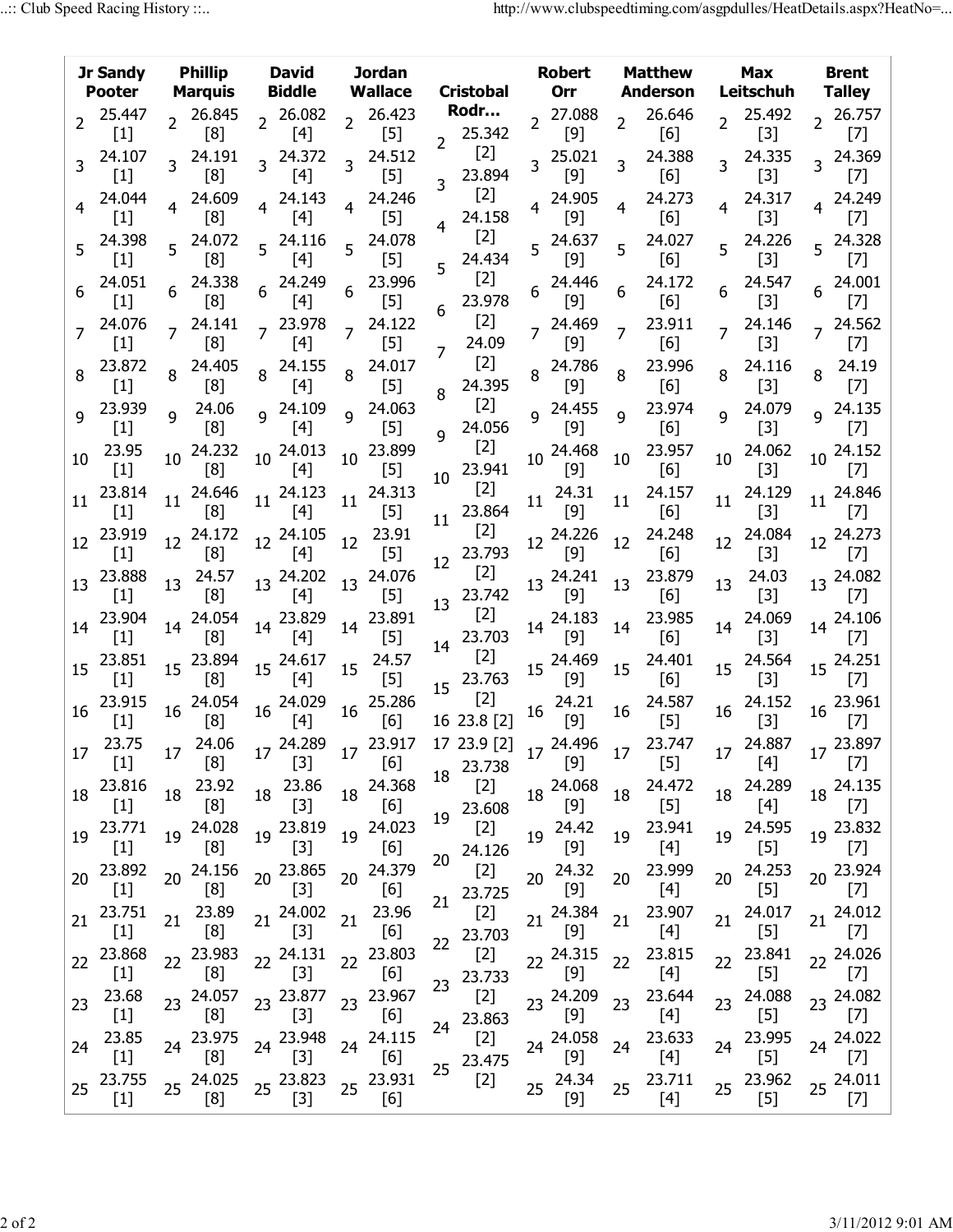|                          | <b>Heat Results</b>                    |                                |                                 |                                       |                         |                              |                                |
|--------------------------|----------------------------------------|--------------------------------|---------------------------------|---------------------------------------|-------------------------|------------------------------|--------------------------------|
| <b>Heat Type:</b>        | 18 Lap Main (Volta)                    |                                |                                 |                                       |                         |                              |                                |
| <b>Min By:</b>           | <b>Position</b>                        |                                |                                 |                                       |                         |                              |                                |
| Date:                    | 3/10/2012 3:05 PM                      |                                |                                 |                                       |                         |                              |                                |
| <b>Winners</b>           | <b>Marco Restivo</b>                   |                                |                                 |                                       |                         |                              |                                |
|                          | <b>Heat Winner:</b>                    | <b>Hacer:</b>                  | Marco Restivo<br>24.118<br>3104 | # of Laps:<br>25<br><b>This Round</b> |                         | Gap from Leader:<br>58       | Avg. Lap:<br>25.404            |
|                          |                                        | Racer:                         | Kelly Widmann                   |                                       |                         |                              |                                |
|                          |                                        |                                | 24.16                           | # of Laps:<br>25                      |                         | Gap from Leader<br>3390.000  | Avg. Lap:<br>25.483            |
|                          | <b>2nd Place:</b>                      |                                | 2517                            | <b>This Round</b>                     |                         | 42                           |                                |
|                          |                                        | Racer:                         | Ary Jogasurya                   |                                       |                         |                              |                                |
|                          |                                        |                                | 24.252                          | # of Laps:<br>25                      |                         | Gap from Leader:<br>3698.000 | Avg. Lap:<br>25.469            |
| Place:                   |                                        |                                | 2249                            | his Round                             |                         | 35                           |                                |
| Position                 | Racer                                  |                                | Best Lap                        | Gap from Leader                       |                         | # of Laps                    | Average<br><b>RPM</b><br>Lap   |
| 4                        | Christopher Wi                         |                                | 24.364                          | 6690.000                              |                         | 25                           | 25.482 2665                    |
| 5                        | Alexander Cumm                         |                                | 24.439                          | 7230.000                              |                         | 25                           | 25.546 2812                    |
| 6                        | Michael Woodwo                         |                                | 24.241                          | 13907.000                             |                         | 25                           | 25.749 1747                    |
| 7                        | John Watts                             |                                | 24.749                          | 22747.000                             |                         | 25                           | 26.019 1430                    |
| 8                        | Michael Kohut                          |                                | 24.707                          | 1L                                    |                         | 24                           | 26.332 1254                    |
| <b>Alexander</b><br>Cumm | Lap Thues by Raear<br>Ary<br>Jogasurya | <b>Marco</b><br><b>Restivo</b> | <b>Michael</b><br>Woodwo        | <b>Christopher</b><br><b>Wi</b>       | <b>Kelly</b><br>Widmann | <b>John</b><br><b>Watts</b>  | <b>Michael</b><br><b>Kohut</b> |
| 45.604 [5]<br>1          | 46.348<br>$\mathbf{1}$                 | 47.244<br>$\mathbf{1}$         | 44.074 [6]<br>$\mathbf{1}$      | 1 44.332 [4]<br>$\mathbf{1}$          | 46.596                  | 42.82<br>$\mathbf{1}$        | 44.345<br>1                    |
| 26.174 [5]<br>2          | $[3]$                                  | $[1]$                          | 26.99 [7]<br>2                  | 25.859 [4]<br>2                       | $[2]$                   | $[7]$                        | [8]                            |
| 24.819 [5]<br>3          | 26.025<br>$\overline{2}$               | 26.166<br>$\overline{2}$       | 3<br>25.689 [7]                 | 24.778 [4]<br>3<br>$\overline{2}$     | 25.984                  | 25.836<br>$\overline{2}$     | 26.432<br>$\overline{2}$       |